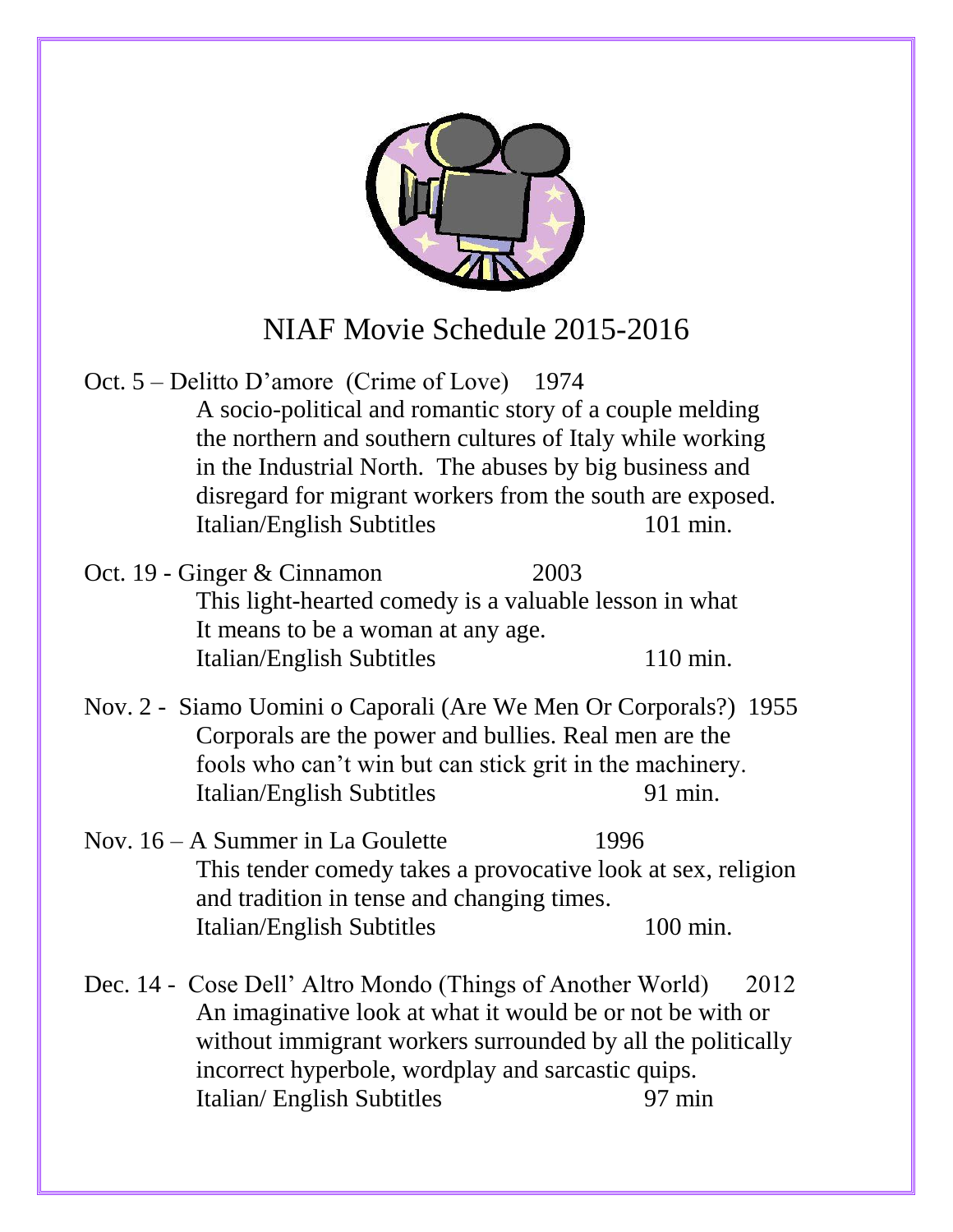

Jan. 4, 2016 – Blame it on The Bellboy 1992 Actions by a bellboy cause a hilarious case of mistaken identities of three hotel guests, sending the trio down a road of comic, nonstop adventures. English 78 min.

Jan. 11 - Benvenuti Al Sud ( Welcome to The South) 2010 A postal worker from Milan is transferred to southern Italy, which to a northerner is equivalent to a nightmare. He discovers instead, a fascinating place, peer affection, and hospitable people. Italian/English Subtitles 106 mim.

Jan. 18 – Cinema Paradiso (Paradise Cinema) 1990 A famous Italian director returns home to a Sicilian village for the first time after almost 30 years, and reminisces about his childhood at the Cinema Paradiso Italian/English Subtitles 155 min.

Jan. 25 – Io, Loro.e Lara (I, Them and Lara) 2009 A missionary priest, stationed in Africa, experiences a spiritual crisis and returns to Rome to seek guidance. In his father's home, he encounters Lara an enigmatic and astonishing character who brings chaos to the entire family. Italian/English Subtitles 118 min.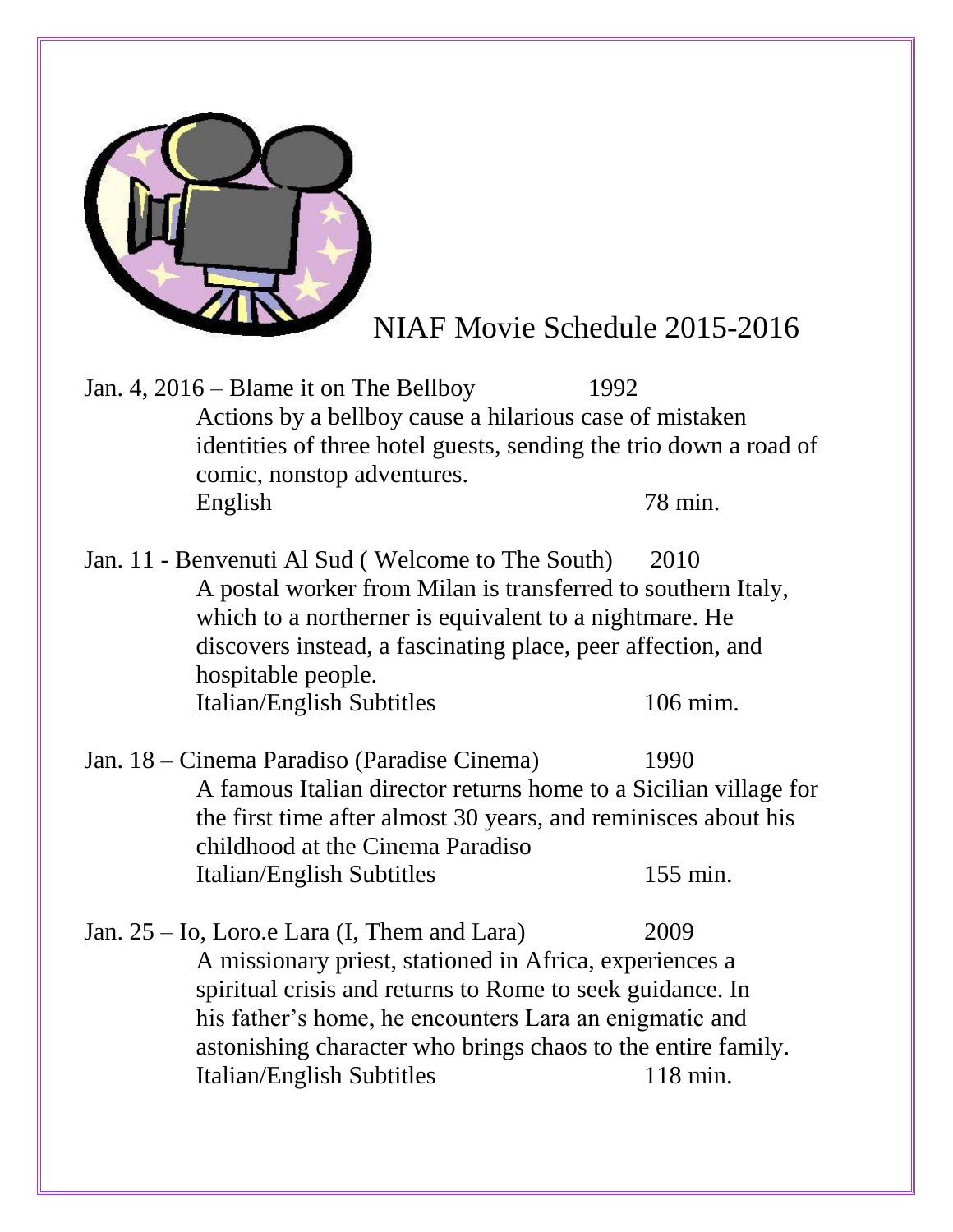

- Feb, 1 Il Capitale Umano (The Human Capital) 2013 A story of a tricky social dance of status, money and ambition between a privileged and middle-class family. Italian/English Subtitles 106 min.
- Feb. 8 La Giusta Distanza (The Right Distance) 2008 A Tunisian mechanic and Mara, a substitute teacher fall in love. However, their lives will be turned upside down by unexpected events that change the course of the story. Italian/English Subtitles 107 min.
- Feb. 15 La Visita (The Visit) 1963 Pina, a thirty something beauty, posts an ad in the personal column hoping to find a man to take her away from the tiny village where she lives. Italian/English Subtitles 111 min.
- Feb. 22 Matrimoni ed Altri Disastri (Matrimony & Other Disasters) 2010 Nana` love life has been at a standstill for the last three years. Her involvement in preparing her sister's Bridal Registry uncovers withheld family secrets. At the same time, her future Brother- in-Law is falling in love with her. However, all ends well thanks to a broken laptop computer. Italian/English Subtitles 91 min.

Feb. 29 – L'Imbroglio nel Lenzuolo (Confusion/Mess on the Sheet) 2010 1905 brings cinematography to southern Italy in which light rays projected on a "sheet" create life and reality. This doesn't bode well for a citizenry that is superstitious and believes in the evil eye.

Italian/English Subtitles 105 min.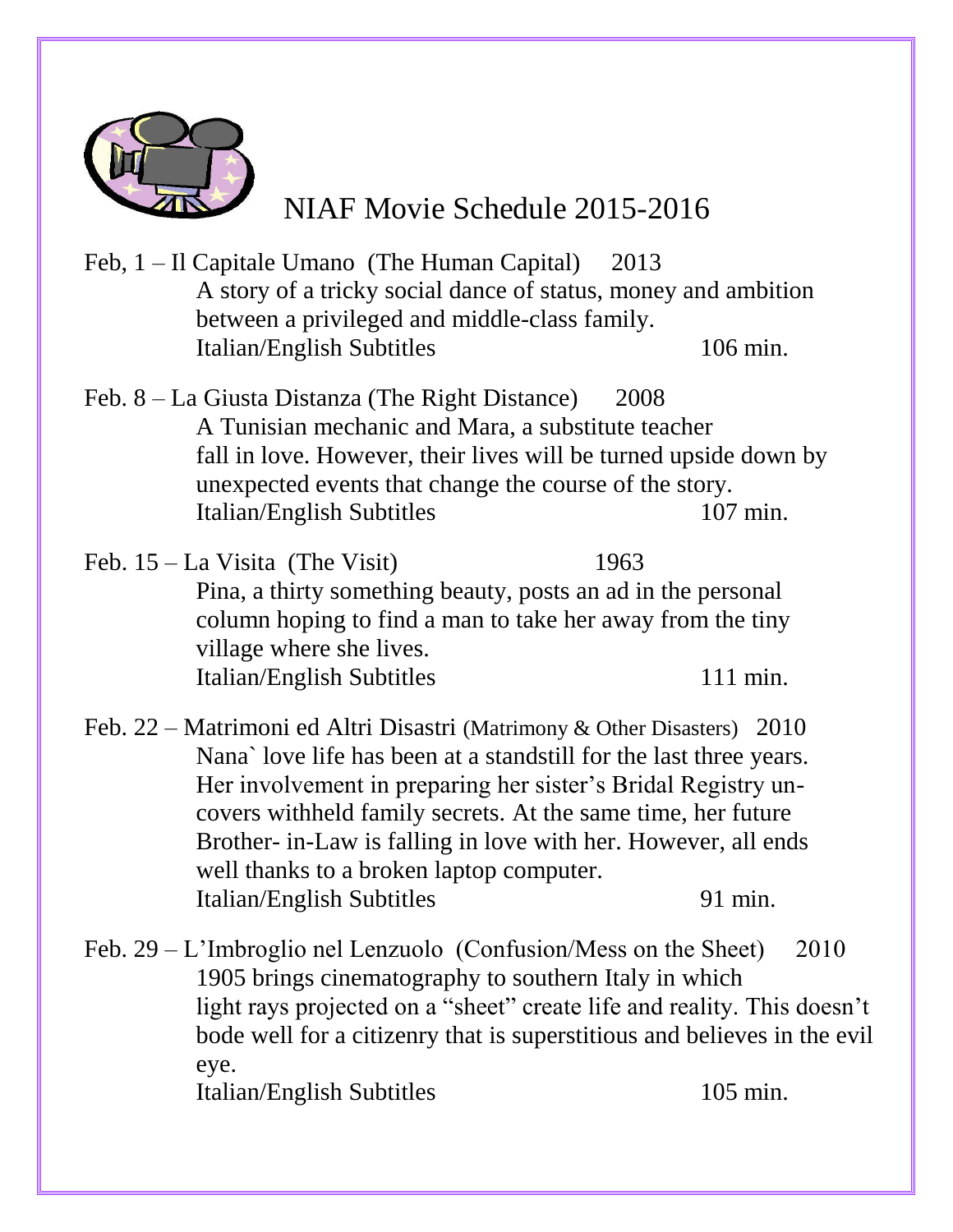

Mar.7 – La Scorta (The Escort) 1993 When a high profile judge is murdered, four reluctant cops are assigned as escorts to protect the replacement prosecutor from the mafia assassins. Italian/English Subtitles 95 min.

Mar.  $14 - Giovanni$  Falcone, the Judge 2006 This is a real life story of one of Sicily's bravest sons who unmasked the Mafia during 1980s – 1990s by methodically following the money. His discoveries exposed the vast hierarchy of criminal families across Italy and around the world. Italian/English Subtitles 100 min.

Mar.  $21 - B$ orsellino, the 57 Days 2012 Paolo Borsellino was a close friend and fellow law student of Giovanni Falcone when they attended the University of Palermo. They collaborated in working cases against the Mafia. May 23, 1992, was the beginning of the 57 days in which he lived as a marked man. Italian/English Subtitles 100 min.

Mar. 28 – The Key to The House ( Chiavi di Casa) 2004 This drama deals with a father's duties after his wife dies giving birth to a mentally and physically handicapped son. Italian/English Subtitles 107 min.